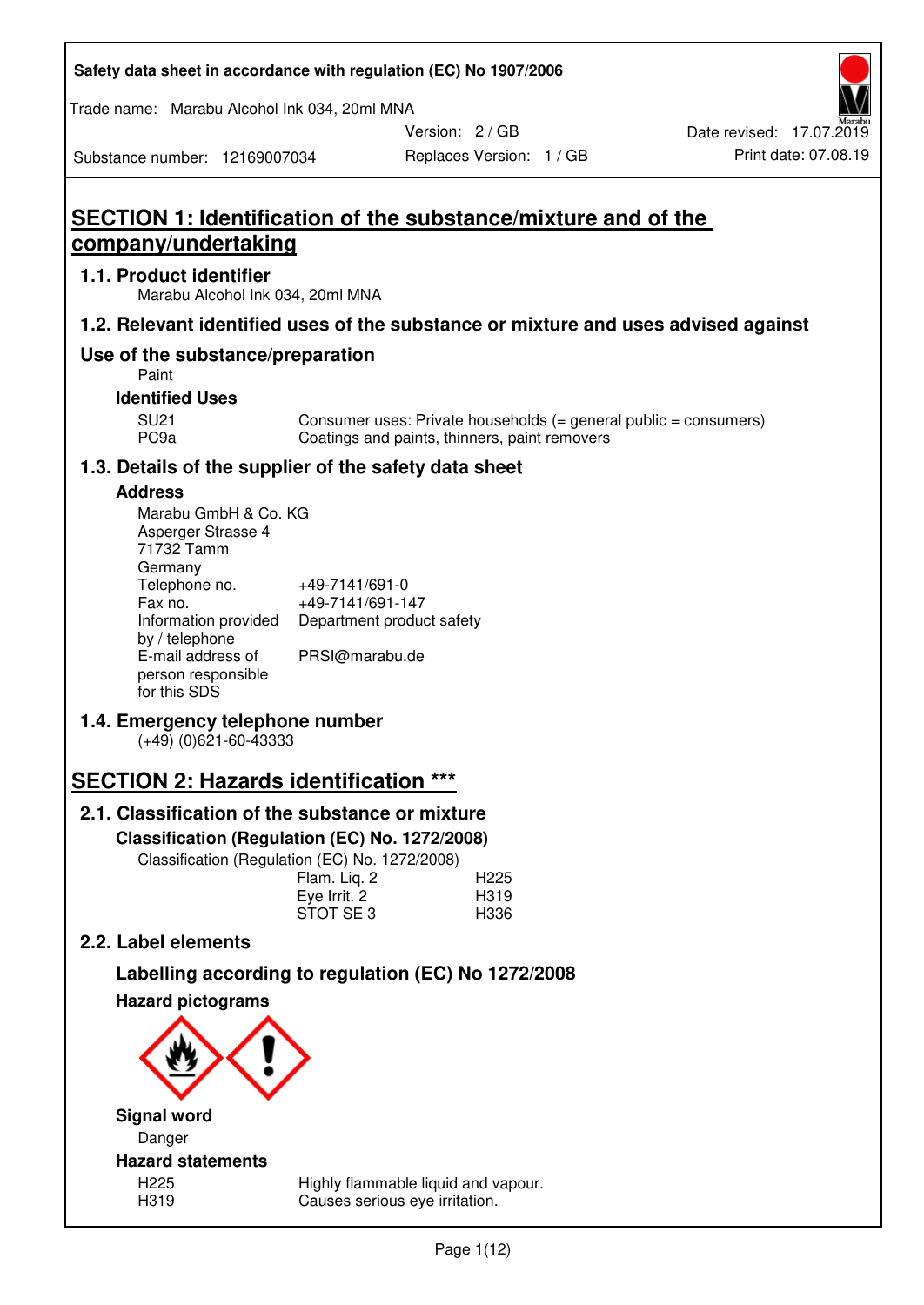| Safety data sheet in accordance with regulation (EC) No 1907/2006 |                                                       |                          |     |                                                                                 |
|-------------------------------------------------------------------|-------------------------------------------------------|--------------------------|-----|---------------------------------------------------------------------------------|
| Trade name: Marabu Alcohol Ink 034, 20ml MNA                      |                                                       |                          |     |                                                                                 |
|                                                                   |                                                       | Version: 2 / GB          |     | Date revised: 17.07.2019                                                        |
| Substance number: 12169007034                                     |                                                       | Replaces Version: 1 / GB |     | Print date: 07.08.19                                                            |
| H336                                                              | May cause drowsiness or dizziness.                    |                          |     |                                                                                 |
| Precautionary statements ***                                      |                                                       |                          |     |                                                                                 |
| P <sub>101</sub>                                                  |                                                       |                          |     | If medical advice is needed, have product container or label at hand.           |
| P102                                                              | Keep out of reach of children.                        |                          |     |                                                                                 |
| P210                                                              |                                                       |                          |     | Keep away from heat, hot surfaces, sparks, open flames and other ignition       |
|                                                                   | sources. No smoking.                                  |                          |     |                                                                                 |
| P264.1                                                            | Wash hands thoroughly after handling.                 |                          |     |                                                                                 |
| P271                                                              | Use only outdoors or in a well-ventilated area.       |                          |     |                                                                                 |
| P280                                                              |                                                       |                          |     | Wear protective gloves/protective clothing/eye protection/face protection.      |
| P305+P351+P338                                                    | lenses, if present and easy to do. Continue rinsing.  |                          |     | IF IN EYES: Rinse cautiously with water for several minutes. Remove contact     |
| P405                                                              | Store locked up.                                      |                          |     |                                                                                 |
| P501.9                                                            | Dispose of contents/container as problematic waste.   |                          |     |                                                                                 |
|                                                                   |                                                       |                          |     | Hazardous component(s) to be indicated on label (Regulation (EC) No. 1272/2008) |
| contains                                                          | Acetone; Propan-2-ol                                  |                          |     |                                                                                 |
| <b>Supplemental information</b>                                   |                                                       |                          |     |                                                                                 |
| <b>EUH066</b>                                                     | Repeated exposure may cause skin dryness or cracking. |                          |     |                                                                                 |
| 2.3. Other hazards<br>No special hazards have to be mentioned.    |                                                       |                          |     |                                                                                 |
| <b>SECTION 3: Composition/information on ingredients</b>          |                                                       |                          |     |                                                                                 |
| 3.2. Mixtures                                                     |                                                       |                          |     |                                                                                 |
| <b>Hazardous ingredients</b>                                      |                                                       |                          |     |                                                                                 |
|                                                                   |                                                       |                          |     |                                                                                 |
| Propan-2-ol<br>CAS No.                                            | 67-63-0                                               |                          |     |                                                                                 |
| EINECS no.                                                        | 200-661-7                                             |                          |     |                                                                                 |
| Registration no.                                                  | 01-2119457558-25                                      |                          |     |                                                                                 |
| Concentration                                                     | 50<br>$>=$                                            | $\,<\,$                  | 100 | $\%$                                                                            |
|                                                                   |                                                       |                          |     |                                                                                 |
|                                                                   | Classification (Regulation (EC) No. 1272/2008)        |                          |     |                                                                                 |
|                                                                   | Flam. Liq. 2                                          | H <sub>225</sub>         |     |                                                                                 |
|                                                                   | Eye Irrit. 2<br>STOT SE3                              | H319<br>H336             |     |                                                                                 |
|                                                                   |                                                       |                          |     |                                                                                 |
| <b>Acetone</b>                                                    |                                                       |                          |     |                                                                                 |
| CAS No.                                                           | 67-64-1                                               |                          |     |                                                                                 |
| EINECS no.                                                        | 200-662-2                                             |                          |     |                                                                                 |
| Registration no.                                                  | 01-2119471330-49                                      |                          |     |                                                                                 |
| Concentration                                                     | 20<br>$>=$                                            | $\overline{\phantom{0}}$ | 25  | $\%$                                                                            |
|                                                                   |                                                       |                          |     |                                                                                 |
|                                                                   | Classification (Regulation (EC) No. 1272/2008)        |                          |     |                                                                                 |
|                                                                   | Flam. Liq. 2                                          | H <sub>225</sub>         |     |                                                                                 |
|                                                                   | Eye Irrit. 2                                          | H319                     |     |                                                                                 |
|                                                                   | STOT SE3                                              | H336                     |     |                                                                                 |
|                                                                   |                                                       |                          |     |                                                                                 |
| 2-(Propyloxy) ethanol<br>CAS No.                                  |                                                       |                          |     |                                                                                 |
| EINECS no.                                                        | 2807-30-9<br>220-548-6                                |                          |     |                                                                                 |
| Concentration                                                     | $\mathbf{1}$<br>$>=$                                  | $\prec$                  | 10  | $\%$                                                                            |
|                                                                   |                                                       |                          |     |                                                                                 |
|                                                                   | Classification (Regulation (EC) No. 1272/2008)        |                          |     |                                                                                 |
|                                                                   | Acute Tox. 4                                          | H312                     |     |                                                                                 |
|                                                                   | Eye Irrit. 2                                          | H319                     |     |                                                                                 |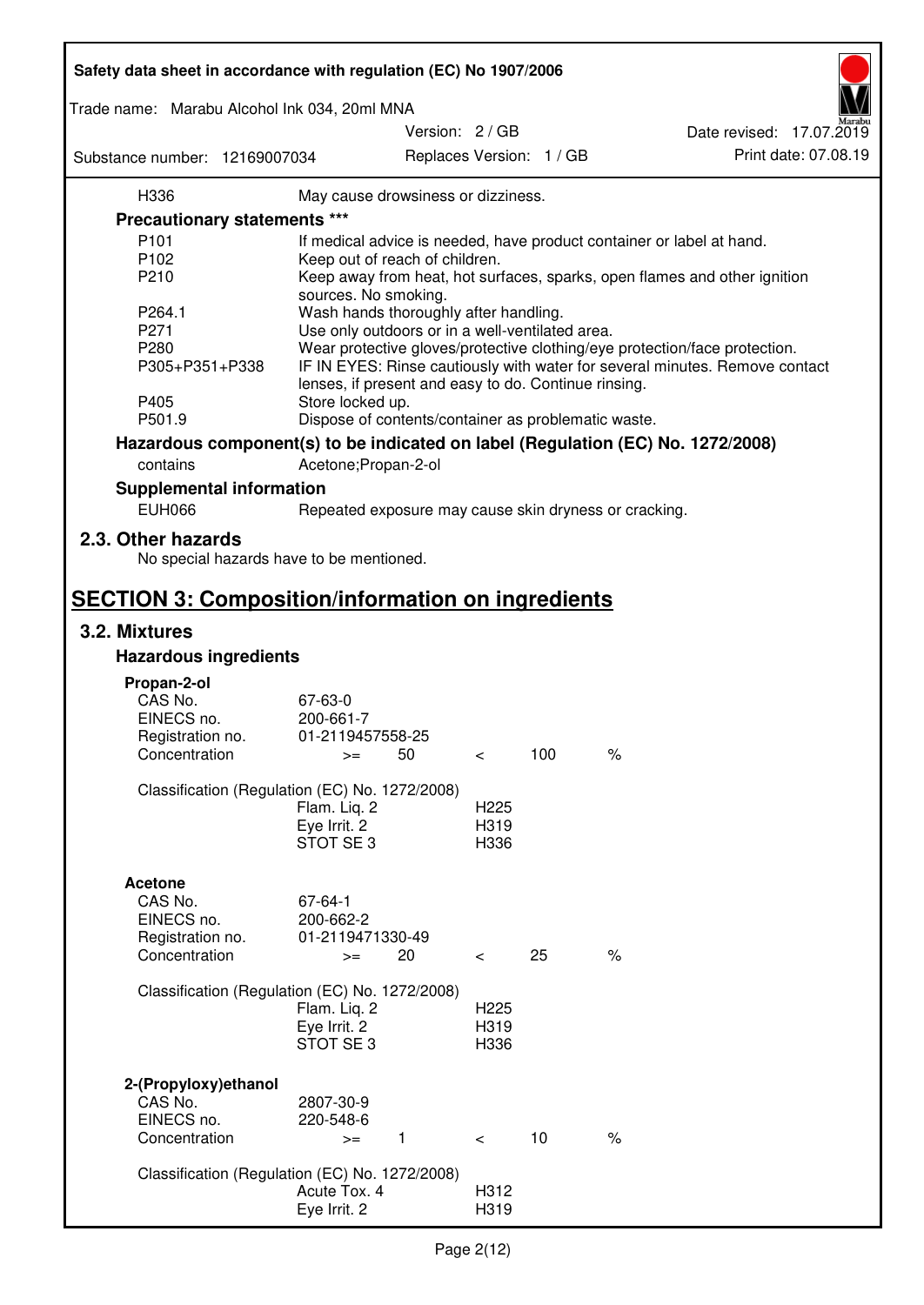Trade name: Marabu Alcohol Ink 034, 20ml MNA



Substance number: 12169007034

Replaces Version: 1 / GB Print date: 07.08.19

# **SECTION 4: First aid measures**

## **4.1. Description of first aid measures**

#### **General information**

In all cases of doubt, or when symptoms persist, seek medical attention. Never give anything by mouth to an unconscious person. If unconscious place in recovery position and seek medical advice.

#### **After inhalation**

Remove to fresh air, keep patient warm and at rest. If breathing is irregular or stopped, administer artificial respiration.

#### **After skin contact**

Remove contaminated clothing. Wash skin thoroughly with soap and water or use recognised skin cleanser. Do NOT use solvents or thinners.

#### **After eye contact**

Remove contact lenses, irrigate copiously with clean, fresh water, holding the eyelids apart for at least 10 minutes and seek immediate medical advice.

#### **After ingestion**

If accidentally swallowed rinse the mouth with plenty of water (only if the person is conscious) and obtain immediate medical attention. Keep at rest. Do NOT induce vomiting.

#### **4.2. Most important symptoms and effects, both acute and delayed**  Until now no symptoms known so far.

## **4.3. Indication of any immediate medical attention and special treatment needed**

#### **Hints for the physician / treatment**

Treat symptomatically

## **SECTION 5: Firefighting measures**

#### **5.1. Extinguishing media**

#### **Suitable extinguishing media**

Recommended: alcohol resistant foam, CO2, powders, water spray/mist, Not be used for safety reasons: water jet

#### **5.2. Special hazards arising from the substance or mixture**

In the event of fire the following can be released: Carbon monoxide (CO); Carbon dioxide (CO2); dense black smoke

## **5.3. Advice for firefighters**

#### **Special protective equipment for fire-fighting**

Cool closed containers exposed to fire with water. Do not allow run-off from fire fighting to enter drains or water courses.

## **SECTION 6: Accidental release measures**

#### **6.1. Personal precautions, protective equipment and emergency procedures**

Exclude sources of ignition and ventilate the area. Avoid breathing vapours. Refer to protective measures listed in Sections 7 and 8.

#### **6.2. Environmental precautions**

Do not allow to enter drains or waterways. If the product contaminates lakes, rivers or sewage, inform appropriate authorities in accordance with local regulations.

## **6.3. Methods and material for containment and cleaning up**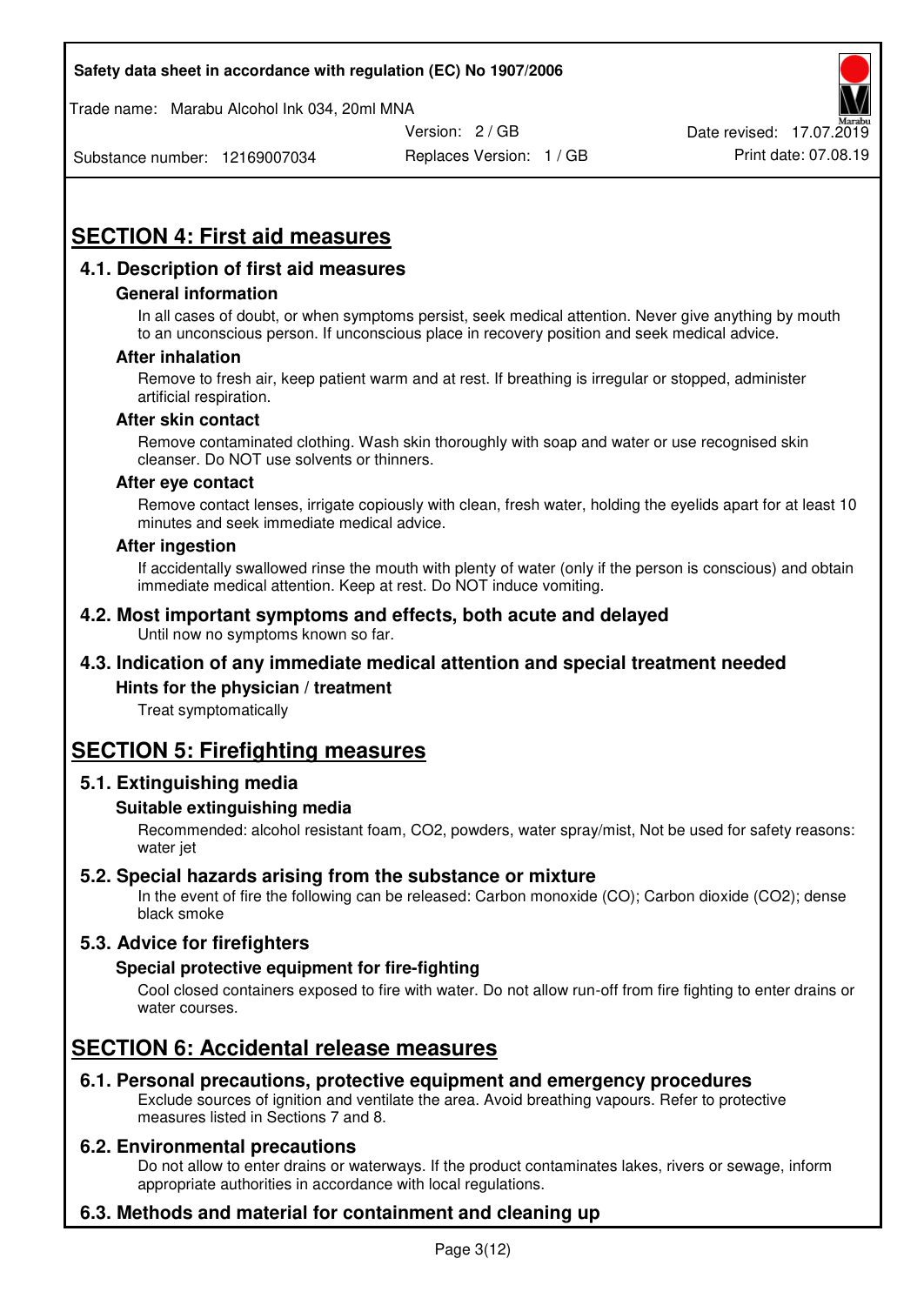Trade name: Marabu Alcohol Ink 034, 20ml MNA

Version: 2 / GB

Replaces Version: 1 / GB Print date: 07.08.19 Date revised: 17.07.2019

Substance number: 12169007034

Contain and collect spillage with non-combustible absorbent materials, e.g. sand, earth, vermiculite, diatomaceous earth and place in container for disposal according to local regulations (see section 13). Clean preferably with a detergent - avoid use of solvents.

## **6.4. Reference to other sections**

Information regarding Safe handling, see Section 7. Information regarding personal protective measures, see Section 8. Information regarding waste disposal, see Section 13.

# **SECTION 7: Handling and storage**

## **7.1. Precautions for safe handling**

#### **Advice on safe handling**

Prevent the creation of flammable or explosive concentrations of vapour in air and avoid vapour concentration higher than the occupational exposure limits. In addition, the product should only be used in areas from which all naked lights and other sources of ignition have been excluded. Electrical equipment should be protected to the appropriate standard. Mixture may charge electrostatically: always use earthing leads when transferring from one container to another. Operators should wear anti-static footwear and clothing and floors should be of the conducting type. Isolate from sources of heat, sparks and open flame. No sparking tools should be used. Avoid skin and eye contact. Avoid the inhalation of particulates and spray mist arising from the application of this mixture. Smoking, eating and drinking shall be prohibited in application area. For personal protection see Section 8. Never use pressure to empty: container is not a pressure vessel. Always keep in containers of same material as the original one. Comply with the health and safety at work laws. Do not allow to enter drains or water courses.

### **Advice on protection against fire and explosion**

Vapours are heavier than air and may spread along floors. Vapours may form explosive mixtures with air.

#### **Classification of fires / temperature class / Ignition group / Dust explosion class**

Classification of fires B (Combustible liquid substances)<br>Temperature class T2 Temperature class

## **7.2. Conditions for safe storage, including any incompatibilities**

#### **Requirements for storage rooms and vessels**

Electrical installations/working materials must comply with the local applied technological safety standards. Storage rooms in which filling operations take place must have a conducting floor. Store in accordance with national regulation

#### **Hints on storage assembly**

Store away from oxidising agents, from strongly alkaline and strongly acid materials.

#### **Further information on storage conditions**

Observe label precautions. Store between 15 and 30 °C in a dry, well ventilated place away from sources of heat and direct sunlight. Keep container tightly closed. Keep away from sources of ignition. No smoking. Prevent unauthorised access. Containers which are opened must be carefully resealed and kept upright to prevent leakage.

## **7.3. Specific end use(s)**

Paint

# **SECTION 8: Exposure controls/personal protection**

## **8.1. Control parameters**

## **Exposure limit values**

**Acetone** 

| List  | <b>EH40</b> |                   |     |        |
|-------|-------------|-------------------|-----|--------|
| Type  | WEL         |                   |     |        |
| Value | 1210        | mg/m <sup>3</sup> | 500 | ppm(V) |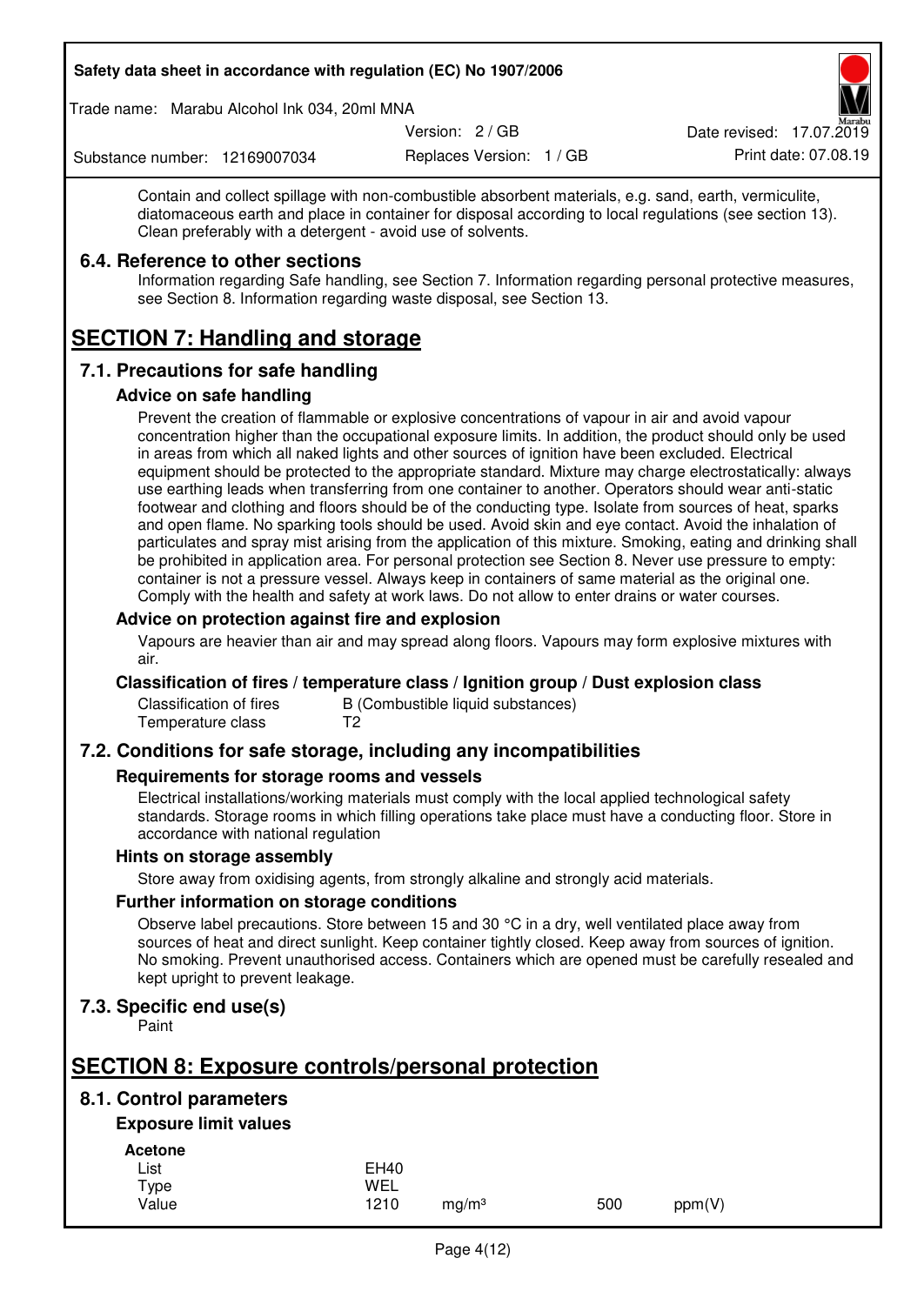| Safety data sheet in accordance with regulation (EC) No 1907/2006 |                    |                                |      |                   |                          |
|-------------------------------------------------------------------|--------------------|--------------------------------|------|-------------------|--------------------------|
| Trade name: Marabu Alcohol Ink 034, 20ml MNA                      |                    |                                |      |                   |                          |
|                                                                   |                    | Version: 2 / GB                |      |                   | Date revised: 17.07.2019 |
| Substance number: 12169007034                                     |                    | Replaces Version: 1 / GB       |      |                   | Print date: 07.08.19     |
| Short term exposure limit<br><b>Status: 2011</b>                  | 3620               | mg/m <sup>3</sup>              | 1500 | ppm(V)            |                          |
| Propan-2-ol                                                       |                    |                                |      |                   |                          |
| List                                                              | EH40<br><b>WEL</b> |                                |      |                   |                          |
| <b>Type</b><br>Value                                              | 999                | mg/m <sup>3</sup>              | 400  | ppm(V)            |                          |
| Short term exposure limit<br><b>Status: 2011</b>                  | 1250               | mg/m <sup>3</sup>              | 500  | ppm(V)            |                          |
| <b>Derived No/Minimal Effect Levels (DNEL/DMEL)</b>               |                    |                                |      |                   |                          |
| <b>Acetone</b>                                                    |                    |                                |      |                   |                          |
| Type of value                                                     |                    | Derived No Effect Level (DNEL) |      |                   |                          |
| Reference group                                                   | Worker             |                                |      |                   |                          |
| Duration of exposure                                              | Long term          |                                |      |                   |                          |
| Route of exposure<br>Concentration                                | dermal             | 186                            |      | mg/kg/d           |                          |
|                                                                   |                    |                                |      |                   |                          |
| Type of value                                                     |                    | Derived No Effect Level (DNEL) |      |                   |                          |
| Reference group                                                   | Worker             |                                |      |                   |                          |
| Duration of exposure                                              | Short term         |                                |      |                   |                          |
| Route of exposure                                                 | inhalative         |                                |      |                   |                          |
| Concentration                                                     |                    | 2420                           |      | mg/m <sup>3</sup> |                          |
| Type of value                                                     |                    | Derived No Effect Level (DNEL) |      |                   |                          |
| Reference group                                                   | Worker             |                                |      |                   |                          |
| Duration of exposure                                              | Long term          |                                |      |                   |                          |
| Route of exposure                                                 | inhalative         |                                |      |                   |                          |
| Concentration                                                     |                    | 1210                           |      | mg/m <sup>3</sup> |                          |
| Type of value                                                     |                    | Derived No Effect Level (DNEL) |      |                   |                          |
| Reference group                                                   | Consumer           |                                |      |                   |                          |
| Duration of exposure                                              | Long term          |                                |      |                   |                          |
| Route of exposure                                                 | oral               |                                |      |                   |                          |
| Concentration                                                     |                    | 62                             |      | mg/kg/d           |                          |
| Type of value                                                     |                    | Derived No Effect Level (DNEL) |      |                   |                          |
| Reference group                                                   | Consumer           |                                |      |                   |                          |
| Duration of exposure                                              | Long term          |                                |      |                   |                          |
| Concentration                                                     |                    | 62                             |      | mg/kg/d           |                          |
| Type of value                                                     |                    | Derived No Effect Level (DNEL) |      |                   |                          |
| Reference group                                                   | Consumer           |                                |      |                   |                          |
| Duration of exposure                                              | Long term          |                                |      |                   |                          |
| Route of exposure                                                 | inhalative         |                                |      |                   |                          |
| Concentration                                                     |                    | 200                            |      | mg/m <sup>3</sup> |                          |
|                                                                   |                    |                                |      |                   |                          |
| Propan-2-ol<br>Type of value                                      |                    | Derived No Effect Level (DNEL) |      |                   |                          |
| Reference group                                                   | Worker             |                                |      |                   |                          |
| Duration of exposure                                              | Long term          |                                |      |                   |                          |
| Route of exposure                                                 | inhalative         |                                |      |                   |                          |
| Mode of action                                                    |                    | Systemic effects               |      |                   |                          |
| Concentration                                                     |                    | 500                            |      | mg/m <sup>3</sup> |                          |
| Type of value                                                     |                    | Derived No Effect Level (DNEL) |      |                   |                          |
| Reference group                                                   | Worker             |                                |      |                   |                          |
| Duration of exposure                                              | Long term          |                                |      |                   |                          |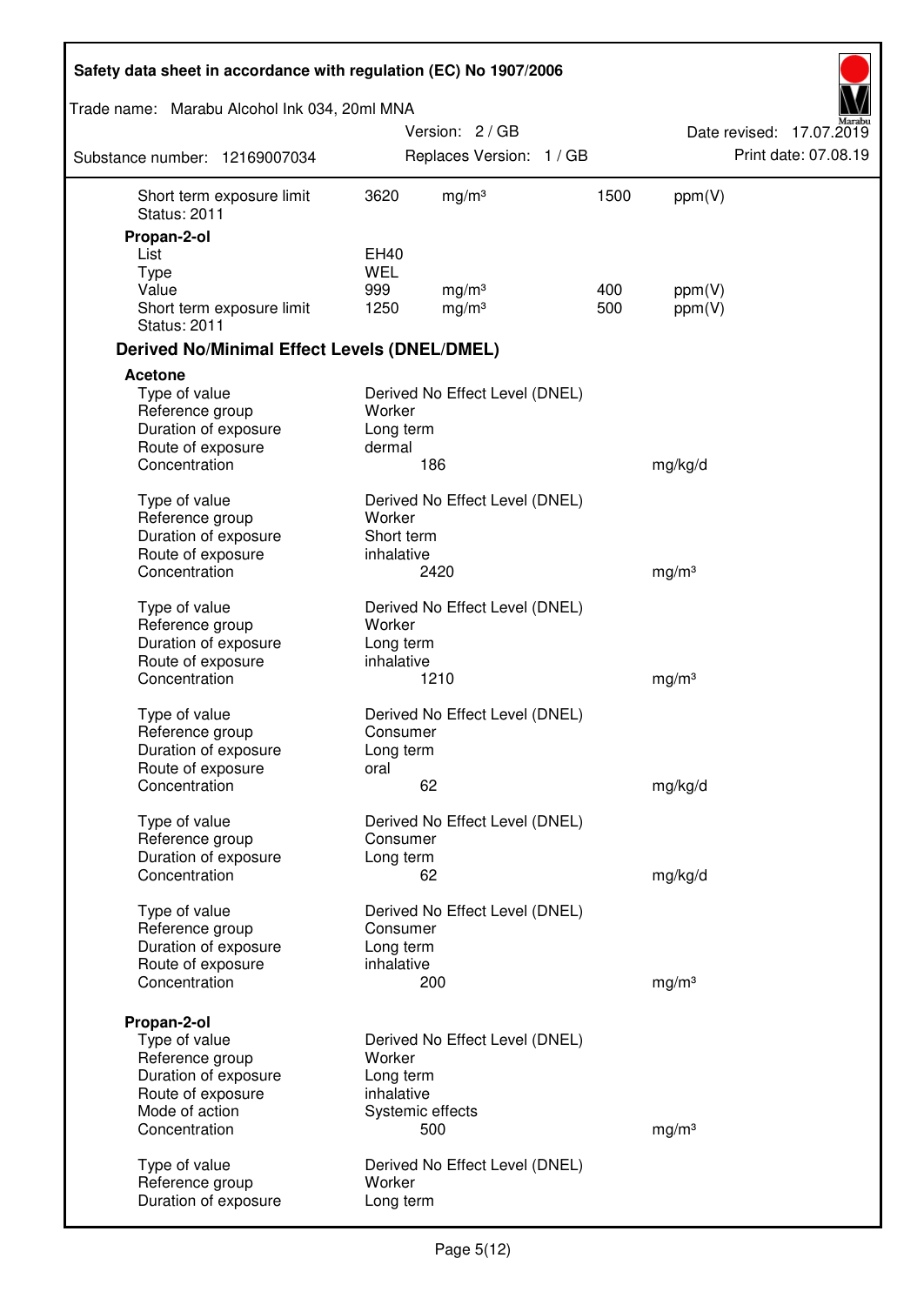Trade name: Marabu Alcohol Ink 034, 20ml MNA

Substance number: 12169007034

Version: 2 / GB Replaces Version: 1 / GB Print date: 07.08.19

Date revised: 17.07.2019

| Route of exposure                               | dermal                         |                   |
|-------------------------------------------------|--------------------------------|-------------------|
| Mode of action                                  | Systemic effects               |                   |
| Concentration                                   | 888                            | mg/kg/d           |
| Type of value                                   | Derived No Effect Level (DNEL) |                   |
| Reference group                                 | <b>General Population</b>      |                   |
| Duration of exposure                            | Long term                      |                   |
| Route of exposure                               | inhalative                     |                   |
| Mode of action                                  | Systemic effects               |                   |
| Concentration                                   | 89                             | mg/m <sup>3</sup> |
| Type of value                                   | Derived No Effect Level (DNEL) |                   |
| Reference group                                 | <b>General Population</b>      |                   |
| Duration of exposure                            | Long term                      |                   |
| Route of exposure                               | dermal                         |                   |
| Mode of action                                  | Systemic effects               |                   |
| Concentration                                   | 319                            | mg/kg/d           |
|                                                 |                                |                   |
| Type of value                                   | Derived No Effect Level (DNEL) |                   |
| Reference group                                 | <b>General Population</b>      |                   |
| Duration of exposure                            | Long term                      |                   |
| Route of exposure                               | oral                           |                   |
| Mode of action<br>Concentration                 | Systemic effects<br>26         | mg/kg/d           |
|                                                 |                                |                   |
| <b>Predicted No Effect Concentration (PNEC)</b> |                                |                   |
| <b>Acetone</b>                                  |                                |                   |
| Type of value                                   | <b>PNEC</b>                    |                   |
| <b>Type</b>                                     | Freshwater                     |                   |
| Concentration                                   | 10,6                           | mg/l              |
| Type of value                                   | <b>PNEC</b>                    |                   |
| <b>Type</b>                                     | Saltwater                      |                   |
| Concentration                                   | 1,06                           | mg/l              |
| Type of value                                   | <b>PNEC</b>                    |                   |
| Type                                            | Water (intermittent release)   |                   |
| Concentration                                   | 21                             | mg/l              |
|                                                 |                                |                   |
| Type of value                                   | <b>PNEC</b>                    |                   |
| Type<br>Concentration                           | Freshwater sediment            |                   |
|                                                 | 30,4                           | mg/kg             |
| Type of value                                   | <b>PNEC</b>                    |                   |
| Type                                            | Marine sediment                |                   |
| Concentration                                   | 3,04                           | mg/kg             |
| Type of value                                   | <b>PNEC</b>                    |                   |
| <b>Type</b>                                     | Soil                           |                   |
| Concentration                                   | 29,5                           | mg/kg             |
| Type of value                                   | <b>PNEC</b>                    |                   |
| Type                                            | Sewage treatment plant (STP)   |                   |
| Concentration                                   | 100                            | mg/l              |
|                                                 |                                |                   |
| Propan-2-ol<br>Type of value                    | <b>PNEC</b>                    |                   |
|                                                 |                                |                   |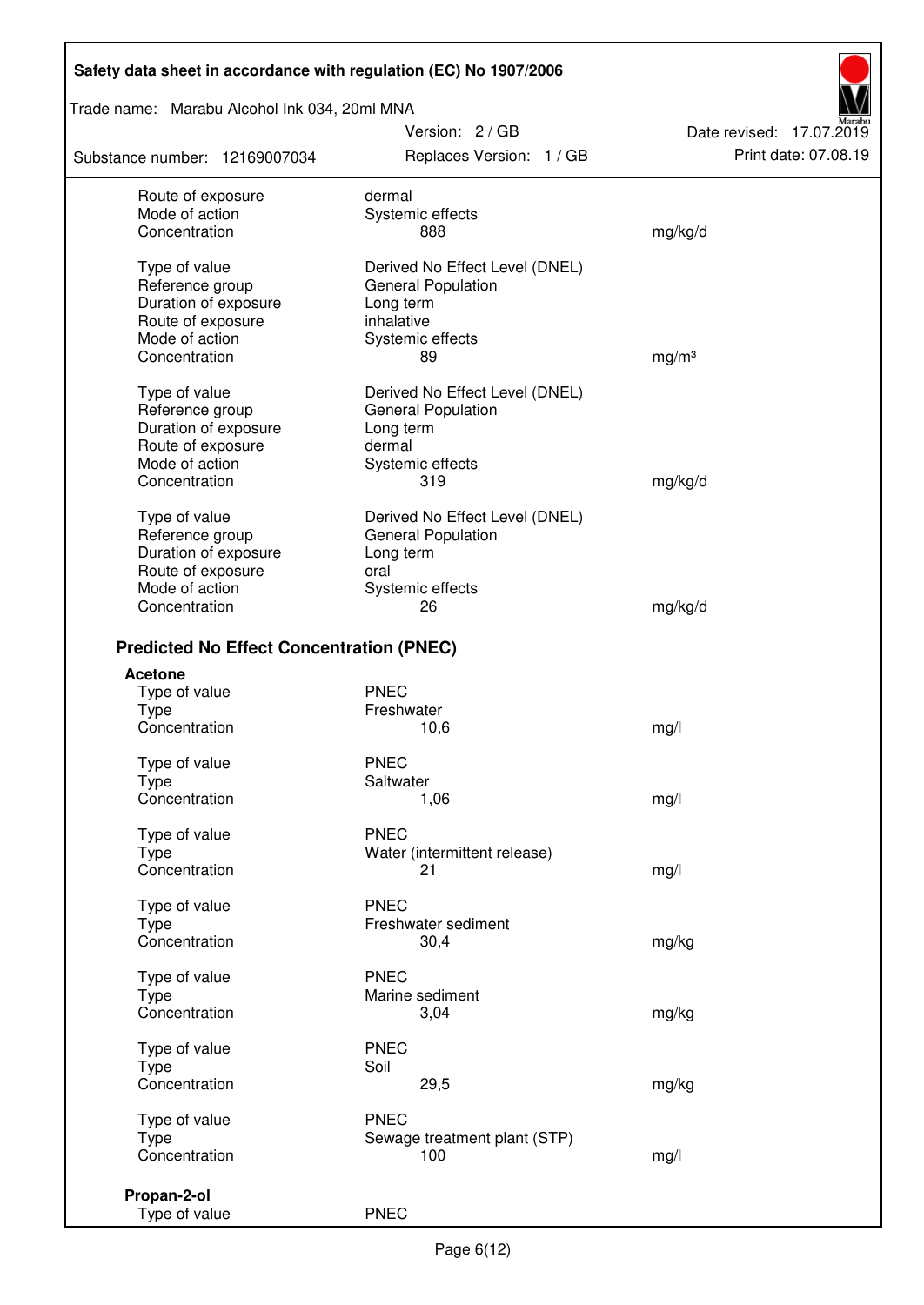#### Trade name: Marabu Alcohol Ink 034, 20ml MNA

| Substance number: 12169007034          | Replaces Version: 1 / GB                            | Print date: 07.08.19 |
|----------------------------------------|-----------------------------------------------------|----------------------|
| Type<br>Concentration                  | Freshwater<br>140,9                                 | mg/l                 |
| Type of value<br>Type<br>Concentration | <b>PNEC</b><br>Saltwater<br>140,9                   | mg/l                 |
| Type of value<br>Type<br>Concentration | <b>PNEC</b><br>Sewage treatment plant (STP)<br>2251 | mg/l                 |
| Type of value<br>Type<br>Concentration | <b>PNEC</b><br>Freshwater sediment<br>552           | mg/kg                |
| Type of value<br>Type<br>Concentration | <b>PNEC</b><br>Marine sediment<br>552               | mg/kg                |
| Type of value<br>Type<br>Concentration | <b>PNEC</b><br>Soil<br>28                           | mg/kg                |

Version: 2 / GB

Date revised: 17.07.2019

## **8.2. Exposure controls**

#### **Exposure controls**

Provide adequate ventilation. Where reasonably practicable this should be achieved by the use of local exhaust ventilation and good general extraction. If these are not sufficient to maintain concentrations of particulates and solvent vapour below the OEL, suitable respiratory protection must be worn.

#### **Respiratory protection**

If workers are exposed to concentrations above the exposure limit they must use appropriate, certified respirators. Full mask, filter A

#### **Hand protection**

There is no one glove material or combination of materials that will give unlimited resistance to any individual or combination of chemicals.

For prolonged or repeated handling nitrile rubber gloves with textile undergloves are required.<br>Material thickness  $\geq 0.5$  mm

- Material thickness  $\begin{array}{ccc} 0.5 \\ -8.5 \end{array}$  Material thickness  $\begin{array}{ccc} 0.5 \\ -8.5 \end{array}$
- Breakthrough time < 30 min

The breakthrough time must be greater than the end use time of the product.

The instructions and information provided by the glove manufacturer on use, storage, maintenance and replacement must be followed.

Gloves should be replaced regularly and if there is any sign of damage to the glove material.

Always ensure that gloves are free from defects and that they are stored and used correctly.

The performance or effectiveness of the glove may be reduced by physical/ chemical damage and poor maintenance.

Barrier creams may help to protect the exposed areas of the skin, they should however not be applied once exposure has occurred.

#### **Eye protection**

Use safety eyewear designed to protect against splash of liquids.

#### **Body protection**

Cotton or cotton/synthetic overalls or coveralls are normally suitable.

# **SECTION 9: Physical and chemical properties**

**9.1. Information on basic physical and chemical properties**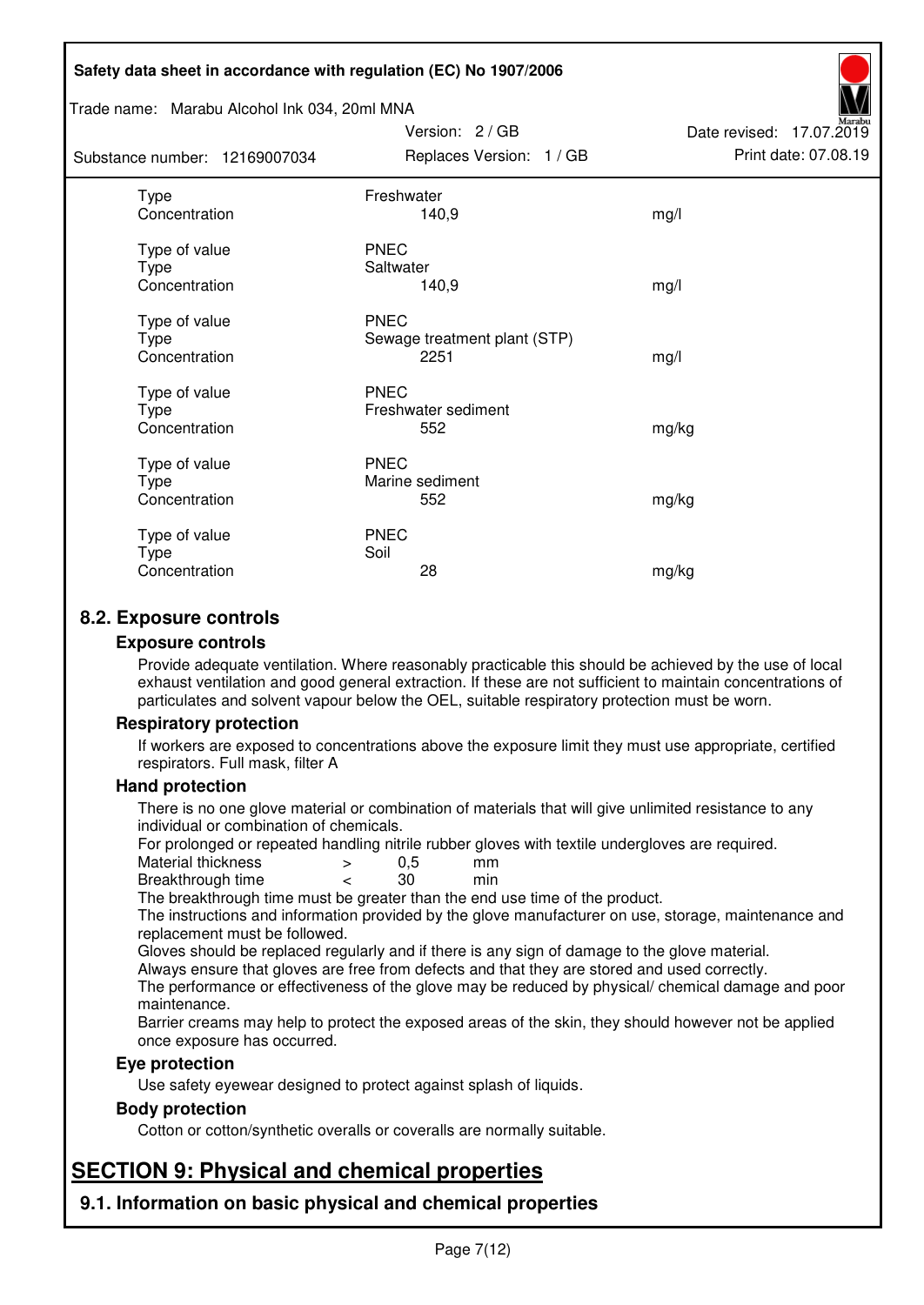| Trade name: Marabu Alcohol Ink 034, 20ml MNA<br>Substance number: 12169007034 |                          | Version: 2 / GB<br>Replaces Version: 1 / GB |                 |     |                        | Date revised: 17.07.2019 | Print date: 07.08.19 |
|-------------------------------------------------------------------------------|--------------------------|---------------------------------------------|-----------------|-----|------------------------|--------------------------|----------------------|
| <b>Form</b>                                                                   | liquid                   |                                             |                 |     |                        |                          |                      |
| Colour<br><b>Odour</b>                                                        | coloured<br>solvent-like |                                             |                 |     |                        |                          |                      |
| <b>Odour threshold</b>                                                        |                          |                                             |                 |     |                        |                          |                      |
| Remarks                                                                       |                          | No data available                           |                 |     |                        |                          |                      |
| pH value                                                                      |                          |                                             |                 |     |                        |                          |                      |
| Remarks                                                                       |                          | Not applicable                              |                 |     |                        |                          |                      |
| <b>Melting point</b>                                                          |                          |                                             |                 |     |                        |                          |                      |
| Remarks                                                                       |                          | not determined                              |                 |     |                        |                          |                      |
| <b>Freezing point</b>                                                         |                          |                                             |                 |     |                        |                          |                      |
| Remarks                                                                       |                          | not determined                              |                 |     |                        |                          |                      |
| Initial boiling point and boiling range                                       |                          |                                             |                 |     |                        |                          |                      |
| Value                                                                         | appr.                    | 82                                          |                 |     | $\rm ^{\circ}C$        |                          |                      |
| <b>Flash point</b>                                                            |                          |                                             |                 |     |                        |                          |                      |
| Value                                                                         |                          | 20                                          |                 |     | °C                     |                          |                      |
| Evaporation rate (ether $= 1$ ) :                                             |                          |                                             |                 |     |                        |                          |                      |
| Remarks                                                                       |                          | not determined                              |                 |     |                        |                          |                      |
| <b>Flammability (solid, gas)</b><br>Not applicable                            |                          |                                             |                 |     |                        |                          |                      |
| Upper/lower flammability or explosive limits                                  |                          |                                             |                 |     |                        |                          |                      |
| Lower explosion limit<br>Upper explosion limit<br>Source                      | appr.<br>appr.           | $\overline{c}$<br>13<br>Literature value    |                 |     | $%$ $(V)$<br>$%$ $(V)$ |                          |                      |
| Vapour pressure                                                               |                          |                                             |                 |     |                        |                          |                      |
| Value                                                                         | appr.                    | 45                                          |                 |     | hPa                    |                          |                      |
| <b>Vapour density</b>                                                         |                          |                                             |                 |     |                        |                          |                      |
| Remarks                                                                       |                          | not determined                              |                 |     |                        |                          |                      |
| <b>Density</b>                                                                |                          |                                             |                 |     |                        |                          |                      |
| Remarks                                                                       |                          | not determined                              |                 |     |                        |                          |                      |
| Solubility in water                                                           |                          |                                             |                 |     |                        |                          |                      |
| Remarks                                                                       |                          | partially miscible                          |                 |     |                        |                          |                      |
| Partition coefficient: n-octanol/water                                        |                          |                                             |                 |     |                        |                          |                      |
| Remarks                                                                       |                          | Not applicable                              |                 |     |                        |                          |                      |
| Ignition temperature                                                          |                          |                                             |                 |     |                        |                          |                      |
| Value<br>Source                                                               | appr.                    | 425<br>Literature value                     |                 |     | $^{\circ}C$            |                          |                      |
| <b>Viscosity</b>                                                              |                          |                                             |                 |     |                        |                          |                      |
| Value                                                                         |                          | 150                                         | to              | 250 | mPa.s                  |                          |                      |
| <b>Efflux time</b>                                                            |                          |                                             |                 |     |                        |                          |                      |
| Value                                                                         | $\prec$                  | 12                                          |                 |     | s                      |                          |                      |
| Temperature<br>Method                                                         |                          | 20<br>DIN 53211 4 mm                        | $\rm ^{\circ}C$ |     |                        |                          |                      |
| <b>Explosive properties</b>                                                   |                          |                                             |                 |     |                        |                          |                      |
| evaluation                                                                    | no                       |                                             |                 |     |                        |                          |                      |
| <b>Oxidising properties</b>                                                   |                          |                                             |                 |     |                        |                          |                      |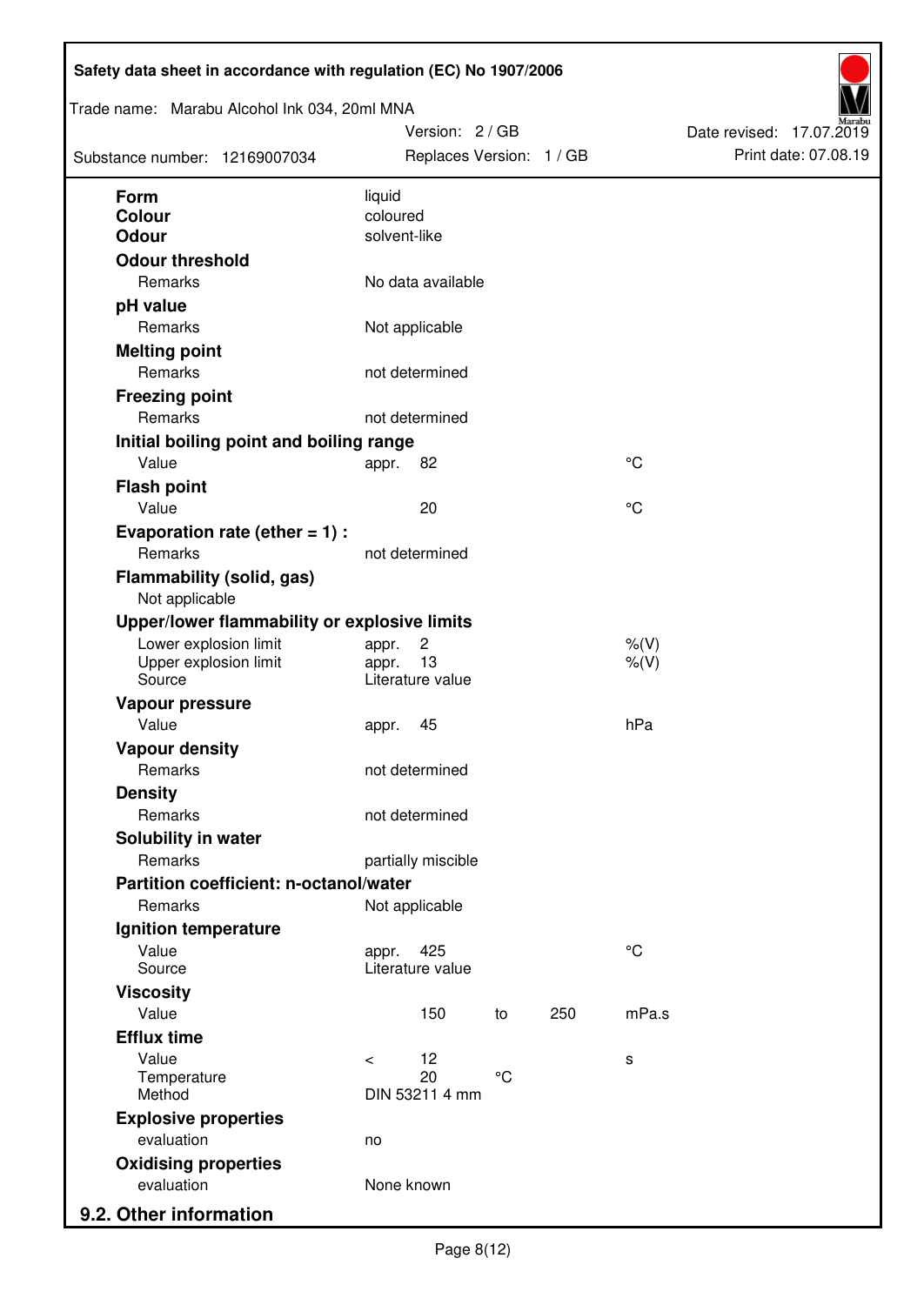Trade name: Marabu Alcohol Ink 034, 20ml MNA

Version: 2 / GB

Substance number: 12169007034

## **Other information**

The physical specifications are approximate values and refer to the used safety relevant component(s).

# **SECTION 10: Stability and reactivity**

#### **10.1. Reactivity**

No hazardous reactions when stored and handled according to prescribed instructions.

#### **10.2. Chemical stability**

Stable under recommended storage and handling conditions (see section 7).

#### **10.3. Possibility of hazardous reactions**

Keep away from oxidising agents, strongly alkaline and strongly acid materials in order to avoid exothermic reactions.

#### **10.4. Conditions to avoid**

When exposed to high temperatures may produce hazardous decomposition products.

#### **10.5. Incompatible materials**

No hazardous reactions when stored and handled according to prescribed instructions.

### **10.6. Hazardous decomposition products**

See chapter 5.2 (Firefighting measures - Special hazards arising from the substance or mixture).

## **SECTION 11: Toxicological information**

### **11.1. Information on toxicological effects**

| <b>Acute oral toxicity</b><br><b>Remarks</b> | Based on available data, the classification criteria are not met. |       |
|----------------------------------------------|-------------------------------------------------------------------|-------|
| <b>Acute oral toxicity (Components)</b>      |                                                                   |       |
| <b>Acetone</b>                               |                                                                   |       |
| Species<br>LD50                              | rat<br>5800                                                       | mg/kg |
| <b>Acute dermal toxicity (Components)</b>    |                                                                   |       |
| Acetone<br>Species<br>LD50                   | rabbit<br>20000                                                   | mg/kg |
| <b>Acute inhalational toxicity</b>           |                                                                   |       |
| <b>Remarks</b>                               | Based on available data, the classification criteria are not met. |       |
| <b>Skin corrosion/irritation</b>             |                                                                   |       |
| Remarks                                      | Based on available data, the classification criteria are not met. |       |
| Serious eye damage/irritation                |                                                                   |       |
| evaluation<br><b>Remarks</b>                 | irritant<br>The classification criteria are met.                  |       |
| <b>Sensitization</b>                         |                                                                   |       |
| <b>Remarks</b>                               | Based on available data, the classification criteria are not met. |       |
| <b>Mutagenicity</b>                          |                                                                   |       |
| Remarks                                      | Based on available data, the classification criteria are not met. |       |
| <b>Reproductive toxicity</b>                 |                                                                   |       |
| Remarks                                      | Based on available data, the classification criteria are not met. |       |
| Carcinogenicity                              |                                                                   |       |
| Remarks                                      | Based on available data, the classification criteria are not met. |       |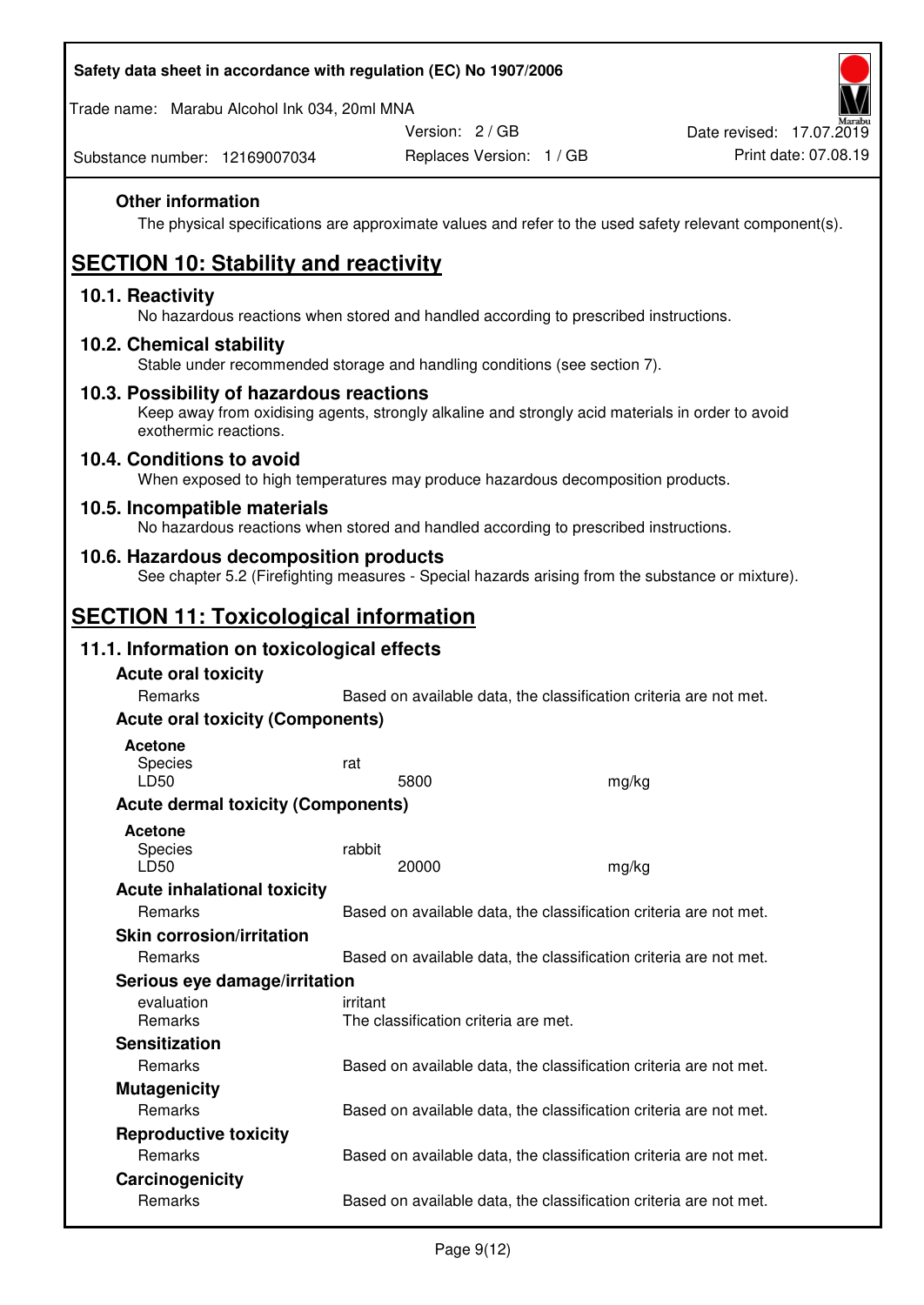Trade name: Marabu Alcohol Ink 034, 20ml MNA

Version: 2 / GB

Substance number: 12169007034

Replaces Version: 1 / GB Print date: 07.08.19 Date revised: 17.07.2019

## **Specific Target Organ Toxicity (STOT)**

| Single exposure<br><b>Remarks</b><br>evaluation | The classification criteria are met.<br>May cause drowsiness or dizziness. |
|-------------------------------------------------|----------------------------------------------------------------------------|
| <b>Repeated exposure</b><br>Remarks             | Based on available data, the classification criteria are not met.          |

#### **Aspiration hazard**

Based on available data, the classification criteria are not met.

#### **Experience in practice**

Exposure to component solvents vapours concentration in excess of the stated occupational exposure limit may result in adverse health effects such as mucous membrane and respiratory system irritation and adverse effects on kidney, liver and central nervous system. Symptoms and signs include headache, dizziness, fatigue, muscular weakness, drowsiness and in extreme cases, loss of consciousness. Solvents may cause some of the above effects by absorption through the skin. Repeated or prolonged contact with the mixture may cause removal of natural fat from the skin resulting in non-allergic contact dermatitis and absorption through the skin. The liquid splashed in the eyes may cause irritation and reversible damage. Ingestion may cause nausea, diarrhoea and vomiting. This takes into account, where known, delayed and immediate effects and also chronic effects of components from short-term and long-term exposure by oral, inhalation and dermal routes of exposure and eye contact.

#### **Other information**

There are no data available on the mixture itself. The mixture has been assessed following the additivity method of the GHS/CLP Regulation (EC) No 1272/2008.

## **SECTION 12: Ecological information**

## **12.1. Toxicity**

#### **General information**

There are no data available on the mixture itself.Do not allow to enter drains or water courses.The mixture has been assessed following the summation method of the CLP Regulation (EC) No 1272/2008 and is not classified as dangerous for the environment.

#### **12.2. Persistence and degradability**

#### **General information**

No data available

#### **12.3. Bioaccumulative potential**

#### **General information**

There are no data available on the mixture itself.

#### **Partition coefficient: n-octanol/water**

Remarks Not applicable

## **12.4. Mobility in soil**

#### **General information**

There are no data available on the mixture itself.

#### **12.5. Results of PBT and vPvB assessment**

#### **General information**

There are no data available on the mixture itself.

#### **12.6. Other adverse effects**

## **General information**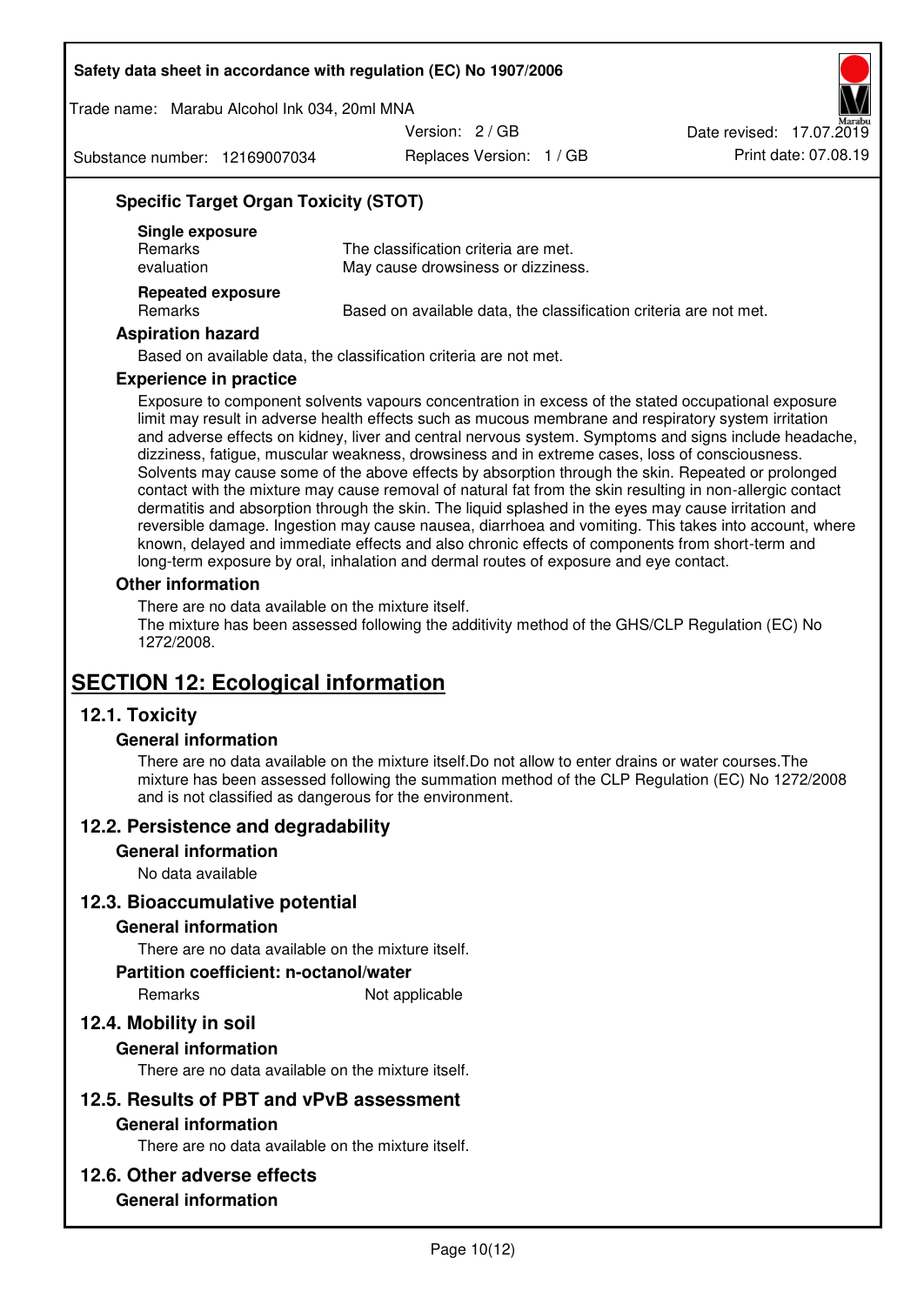Trade name: Marabu Alcohol Ink 034, 20ml MNA

Version: 2 / GB

Substance number: 12169007034

Replaces Version: 1 / GB Print date: 07.08.19 Date revised: 17.07.2019

There are no data available on the mixture itself.

# **SECTION 13: Disposal considerations**

## **13.1. Waste treatment methods**

### **Disposal recommendations for the product**

Do not allow to enter drains or water courses.

Wastes and emptied containers should be classified in accordance with relevant national regulation. The European Waste Catalogue classification of this product, when disposed of as waste is EWC waste code  $08\,03\,12^*$  waste ink containing dangerous substances If this product is mixed with other wastes, the original waste product code may no longer apply and the appropriate code should be assigned.

For further information contact your local waste authority.

### **Disposal recommendations for packaging**

Using information provided in this safety data sheet, advice should be obtained from the relevant waste authority on the classification of empty containers. Empty containers must be scrapped or reconditioned.

Not emptied containers are hazardous waste (waste code number 150110).

## **SECTION 14: Transport information**

#### **Land transport ADR/RID**

| 14.1. UN number<br><b>UN 1263</b>                                                                                                                                                                                                            |                   |
|----------------------------------------------------------------------------------------------------------------------------------------------------------------------------------------------------------------------------------------------|-------------------|
| 14.2. UN proper shipping name                                                                                                                                                                                                                |                   |
| <b>PAINT</b>                                                                                                                                                                                                                                 |                   |
| 14.3. Transport hazard class(es)                                                                                                                                                                                                             |                   |
| Class                                                                                                                                                                                                                                        |                   |
| Label                                                                                                                                                                                                                                        | ვ<br>ვ            |
| 14.4. Packing group                                                                                                                                                                                                                          |                   |
| Packing group                                                                                                                                                                                                                                | Ш                 |
| Special provision                                                                                                                                                                                                                            | 640D              |
| <b>Limited Quantity</b>                                                                                                                                                                                                                      | 5 <sub>1</sub>    |
| Transport category                                                                                                                                                                                                                           | 3                 |
| 14.5. Environmental hazards                                                                                                                                                                                                                  |                   |
| Tunnel restriction code                                                                                                                                                                                                                      | D/E               |
|                                                                                                                                                                                                                                              |                   |
| <b>Marine transport IMDG/GGVSee</b><br>14.1. UN number<br>UN 1263<br>14.2. UN proper shipping name<br><b>PAINT</b><br>14.3. Transport hazard class(es)<br>Class<br>14.4. Packing group<br>Packing group<br>14.5. Environmental hazards<br>no | 3<br>$\mathbf{I}$ |
| Air transport ICAO/IATA                                                                                                                                                                                                                      |                   |
| 14.1. UN number                                                                                                                                                                                                                              |                   |
| UN 1263                                                                                                                                                                                                                                      |                   |
| 14.2. UN proper shipping name<br><b>PAINT</b>                                                                                                                                                                                                |                   |
| 14.3. Transport hazard class(es)                                                                                                                                                                                                             |                   |
| Class                                                                                                                                                                                                                                        | 3                 |
|                                                                                                                                                                                                                                              |                   |